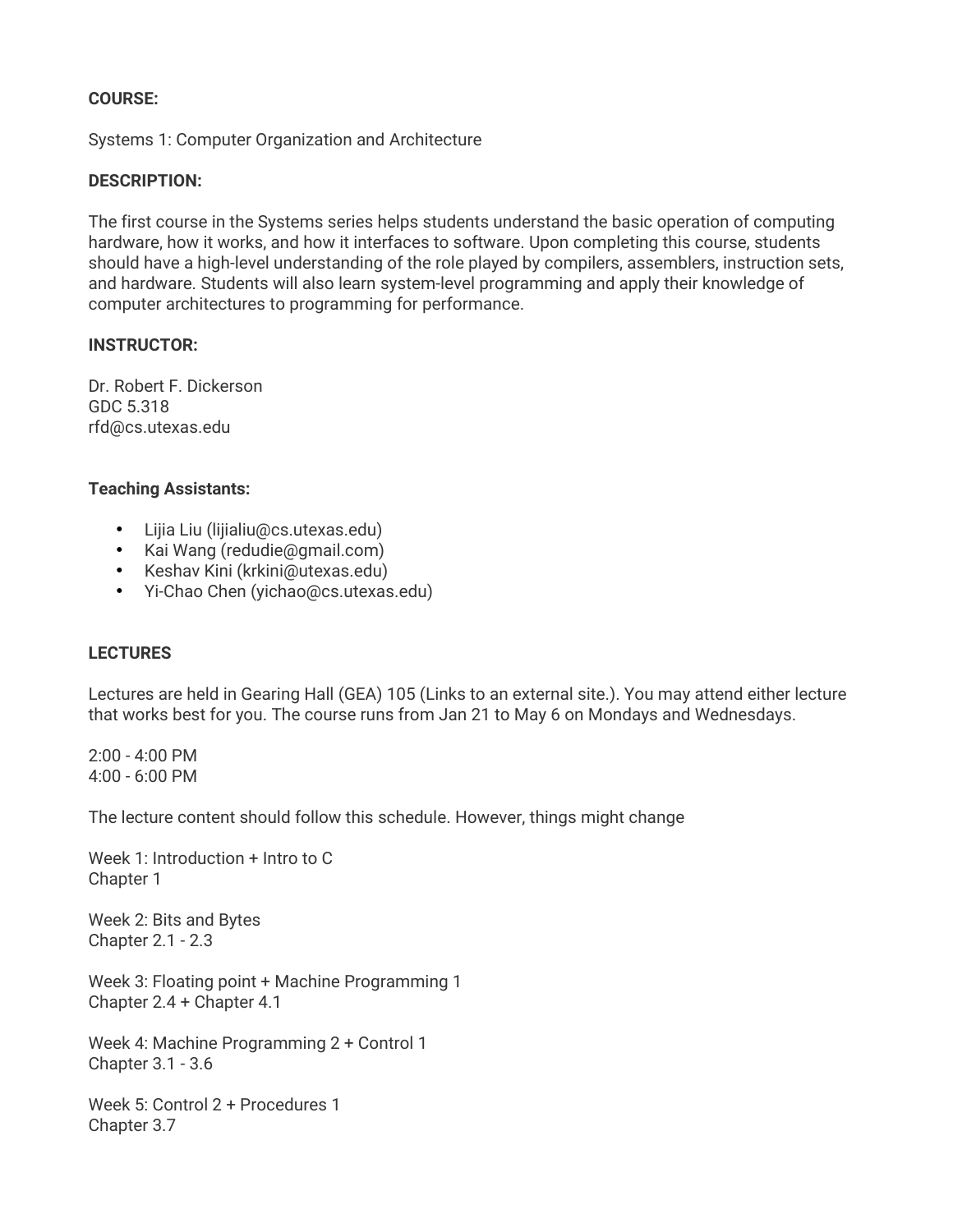Week 6: Procedures 2 + Midterm 1 Review

Week 7: Midterm 1 + Data 1

Week 8: Data 2 + Datapath 1 Chapter 3.8 - 3.9 + Chapter 4.2

Spring break

Week 9: Datapath 2 + Midterm Review Chapter 4.3

Week 10: Midterm 2 + Guest Lecture

Week 11: Pipelining 1 + Pipelining 2 Chapter 4.4 - 4.5

Week 12: Pipelining 3 + Pipelining 4

Week 13: Memory Hierarchy + Caching Chapter 6.1 - 6.3

Week 14: Review + Midterm 3

Week 15: Caching 2 + Review Chapter 6.4 - 6.6

## **LABS**

The following classrooms are used for weekly lab meetings with your TA. Please attend the lab meeting that your section is registered for because this is where the TAs will hand back exams and other material.

(51775) PAR 301 - 10:00 AM to 12 PM - Kai (51780) PAR 201 - 12:00 PM to 2 PM - Lijia (51785) GDC 5.302 - 2:00 PM to 4 PM - Lijia (51790) WAG 214 - 9:00 AM to 11 AM - Keshav (51795) BUR 224 - 11:00 AM to 1 PM - Keshav (51800) WEL 2.256 - 1:00 PM to 3:00 PM - Kai

The lab session is normally divided into two parts, the first hour and the second hour. The first hour is lead by the TA to introduce the biweekly lab that has been assigned and any lecture that he or she has prepared. The second hour is used to discuss problem sets that you would like to work on (like office hours).

## **TEXTBOOK**

Computer Systems: A Programmer's Perspective, Second Edition (Links to an external site.) Randal E. Bryant and David O'Hallaron, ISBN 0-13-610804-0, 2011. (Used for both Systems 1 and 2) Programming from the Ground Up (Links to an external site.) Jonathan Bartlett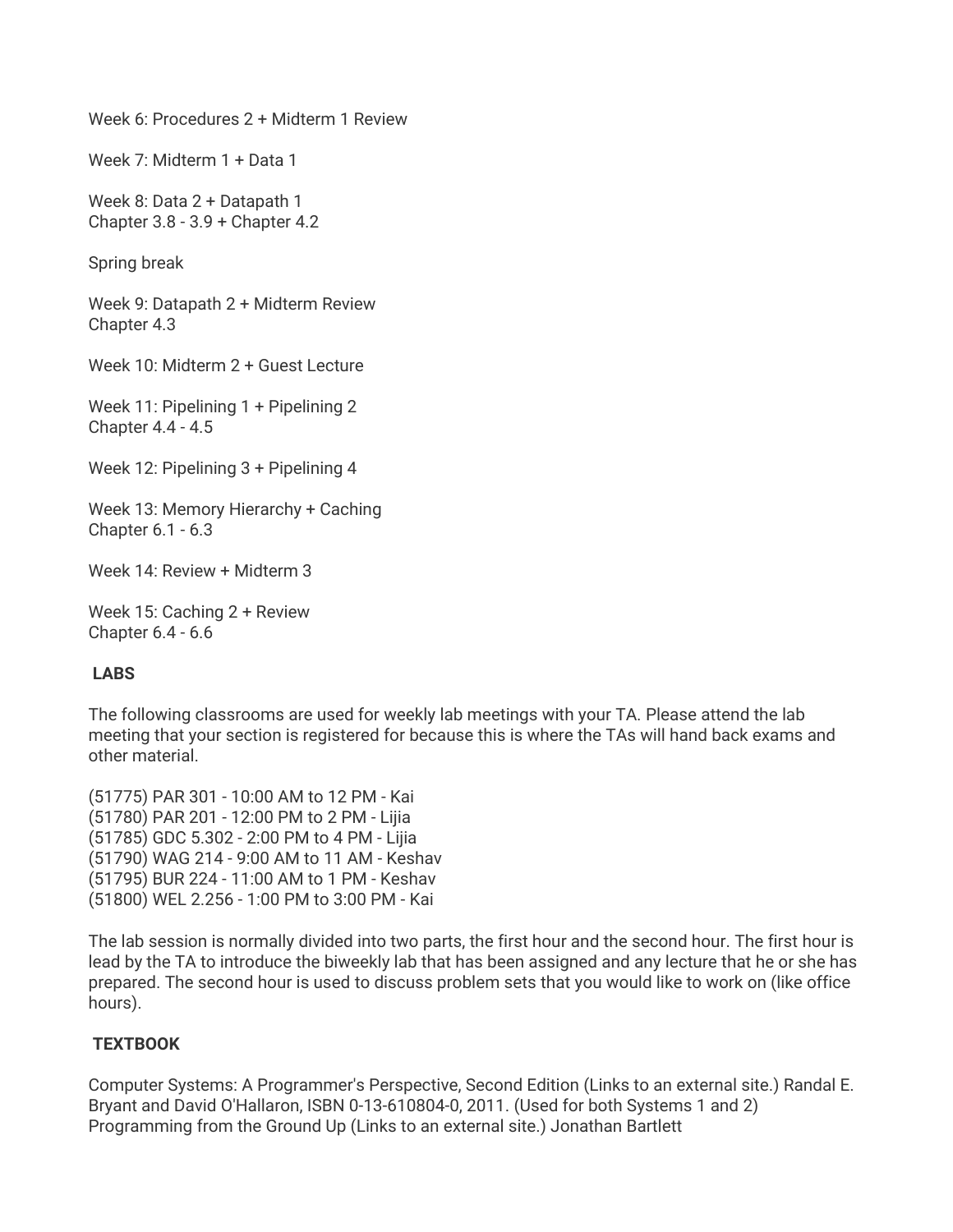The C Programming Language (Links to an external site.) Brian Kernighan and Dennis Ritchie

## **STUDENT EVALUATION**

Your performance in this class will be evaluated through participation, 4 homework assignments, 6 laboratory assignments, 3 midterm exams, and a final exam. It is best to assume there will be no "curving" these scores. The weights of each of these components is listed below:

- Exams: 50%
- Laboratory Assignments: 40%
- Homeworks: 5%
- Class participation: 5%

# **LAB ASSIGNMENTS**

There are 7 laboratory assignments, scheduled roughly every 2 weeks. Laboratory assignments are due at 9 AM on the Friday that it is due. Programming components of the laboratory assignments must be tarballed and submitted electronically through Canvas. You may not email your assignments to the teaching staff since Canvas helps us organize submissions better. Programs will be graded on correctness, readability, style, documentation, and performance. You must work alone on these assignments, without collaboration.

- Lab 0 Linked List in C Using Linux, programming and compiling in C
- Lab 1 Data Lab using bit arithmetic to solve problems
- Lab 2 Y86 programming write programs in Assembly
- Lab 3 Defusing a Bomb reverse engineering to diffuse Dr. Evil's bomb
- Lab 4 Buffer bomb stop Dr. Evil from reaching into bad memory addresses
- Lab 5 Extending the Machine Add new instructions to a processor
- Lab 6 Improving performance improve the performance of a pipelined processor

# **EXAMS**

There are 4 exams during the term, scheduled roughly every month. The 3 midterms during the course term evaluate your understanding of new material. The final exam is comprehensive and tests your understanding of the totality of the course. The exams are closed-book and closed-notes. No electronic devices are necessary to solve the problems, and reference sheets will be printed out to assist your memory over ISA's and other material. When we hand out the exams, we must unfortunately have them handed back in order to prevent exams floating around on the black market.

You should in most cases take your midterm during the lecture session you are registered for, however in some cases, you may take the exam in the lecture you have been attending regularly. If this relaxed policy becomes a problem, I might restrict this in future exams. The current midterm dates are the following. Assuming we keep up with schedule, they will be:

Midterm 1 ( C Programming + Bits and Bytes) , March 2 Midterm 2 ( Assembly Programming ), March 30 Midterm 3 ( Datapath + Pipelining), April 27 Final Exam (Comprehensive + Caching), TBA